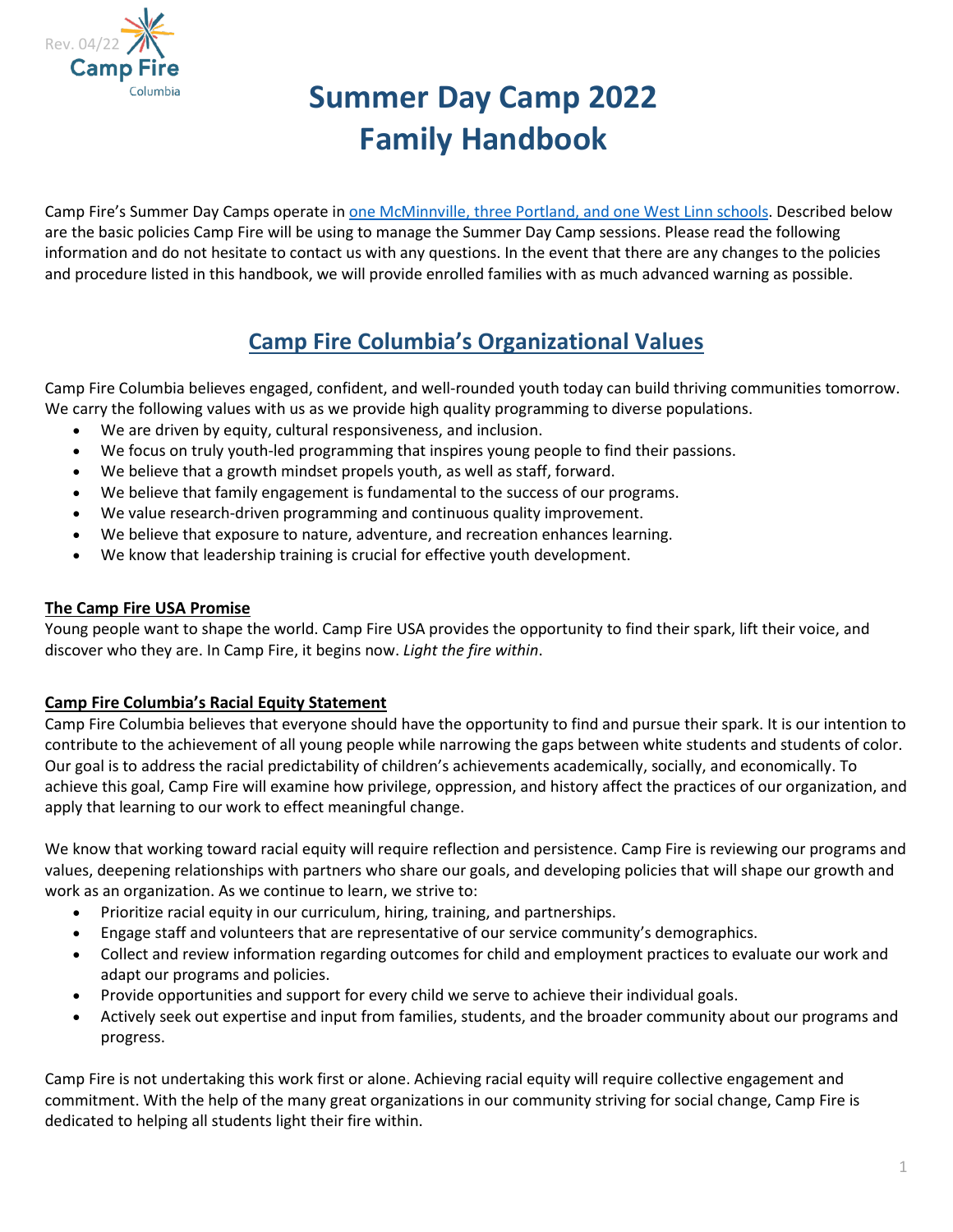#### **Camp Fire Columbia's Summer Day Camp Inclusivity**

Camp Fire Columbia is dedicated to providing the highest quality summer program for your family. All Camp Fire programs strive to be inclusive. Enrollment decisions are made without regard to race, religion, color, gender, gender identification, sexual orientation, or national origin. All reasonable accommodations will be considered with regards to children who are differently-abled.

### **General Information**

*[Contact information](#page-11-0) is provided at the end of this document.*

#### **Hours**

McMinnville

- Monday Friday
- 8:00am 5:00pm

Portland and West Linn

- Monday Friday
- 7:00am 6:00pm

#### <span id="page-1-0"></span>**Locations**

McMinnville

• Newby Elementary: 1125 NW 2<sup>nd</sup> [St, McMinnville, OR 97128](https://www.google.com/maps/place/Newby+Elementary+School/@45.2104657,-123.2112545,17z/data=!3m1!4b1!4m5!3m4!1s0x549548e1dc12055b:0x46cc68588f6fe631!8m2!3d45.2105509!4d-123.2090887)

#### Portland

- Beverly Cleary, Fernwood[: 1915 NE 33rd Ave, Portland, OR 97212](https://www.google.com/maps/place/Beverly+Cleary+School/@45.5369687,-122.7715734,11z/data=!4m9!1m2!2m1!1sfernwood+school!3m5!1s0x5495a0d1f69e5317:0xd0bbd8433db10728!8m2!3d45.5369687!4d-122.6314977!15sCg9mZXJud29vZCBzY2hvb2ySARFlbGVtZW50YXJ5X3NjaG9vbA)
- Ida B. Wells High: [1151 SW Vermont St, Portland, OR 97219](https://www.google.com/maps/place/Ida+B.+Wells-Barnett+High+School/@45.4772343,-122.6921328,17z/data=!3m1!4b1!4m5!3m4!1s0x54950b016cf115dd:0x5c60c252f12cd212!8m2!3d45.4772306!4d-122.6899441)
- Sitton Elementary[: 9930 N Smith St, Portland, OR 97203](https://www.google.com/maps/place/Sitton+Elementary+School/@45.6003071,-122.7601785,17z/data=!3m1!4b1!4m5!3m4!1s0x5495a81b8dfb17d9:0x2860c2a36fb6811d!8m2!3d45.6003061!4d-122.7579788)

#### West Linn

• Bolton Primary: [5933 Holmes St, West Linn, OR 97068](https://www.google.com/maps/place/Bolton+Primary+school/@45.3699223,-122.6211341,17z/data=!3m1!4b1!4m5!3m4!1s0x54957152b0bc5dd9:0x8df8db5479311c6e!8m2!3d45.3698476!4d-122.61902)

### **Enrollment and Payments**

#### **Registration and Enrollment Procedures**

All families must complete the online<sup>\*</sup> registration, enrollment, and payment for their child prior to them attending Summer Day Camp programming. If you are unfamiliar with the registration and enrollment process, we've created an [Enrollment Guide](https://campfirecolumbia.org/wp-content/uploads/2022/04/SDC-2022-Enrollment-Guide.pdf) to help walk you through each step.

If your family has an account balance from previous Camp Fire programming, you are required to pay that balance prior to enrolling for future programming. Children cannot attend program if there is an overdue balance on the family's account that has not been addressed. If you are confused about a balance on your account, please contact the Before & After School Registrars.

Once enrolled, families must keep their child's registration details up-to-date. If there are any changes to your child's registration details, updates can be made in your mobile account using the Playground app [\(Android](https://play.google.com/store/apps/details?id=com.afterschooldevelopment.carline&hl=en_US&gl=US) or [iOS\)](https://apps.apple.com/us/app/playground-school-management/id1486661197).

\*Camp Fire uses an online registration system; if you require paper registration forms, please contact the Registrars.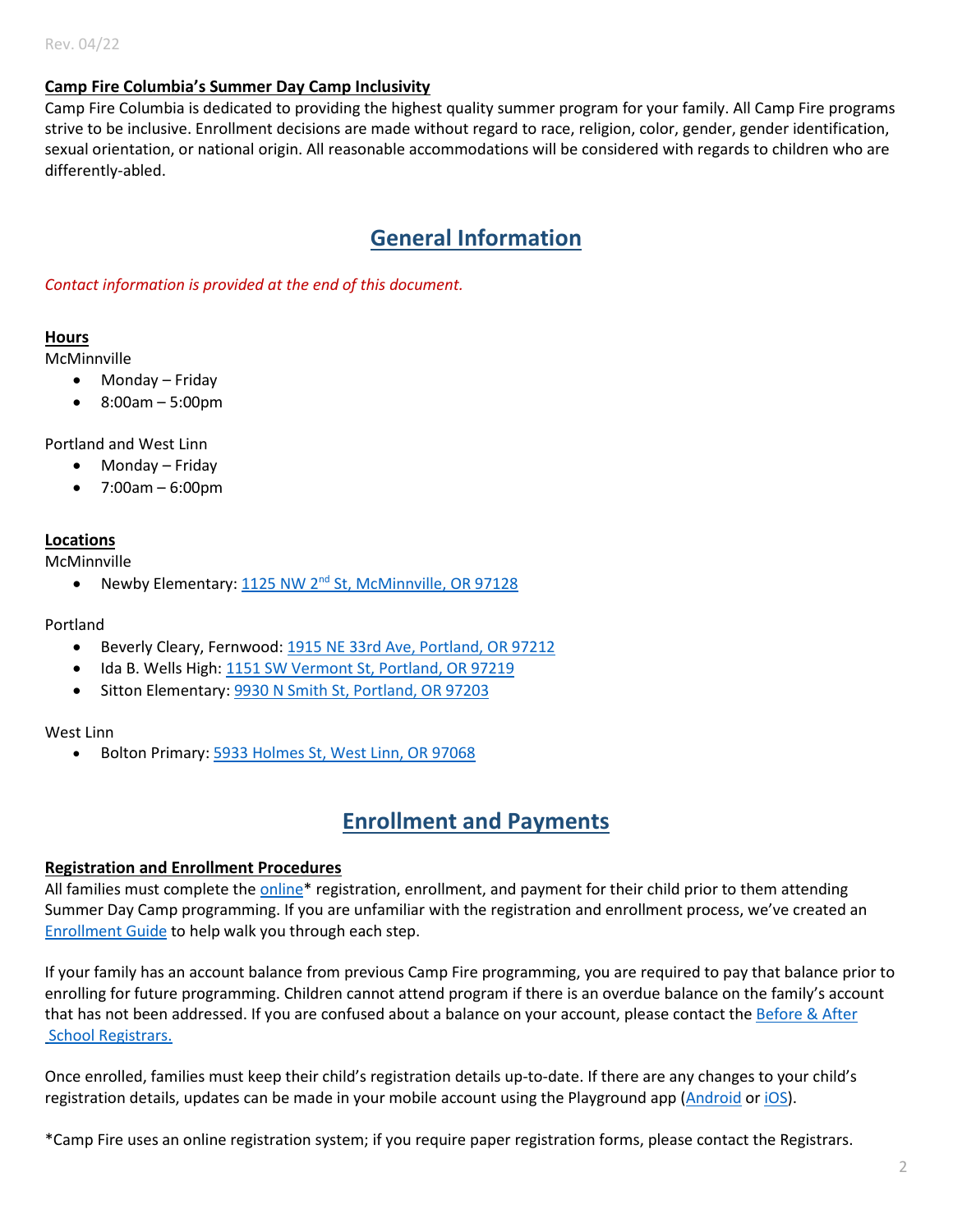#### **Age Restrictions**

As a licensed child care program, Summer Day Camp must follow state licensing requirements for school-aged programs. One of the requirements is that all participants must be between the ages of 5 and 12 years old when they attend program – no exceptions. Any incoming kindergarteners must be 5 years old by their first day of day camp. Any 6<sup>th</sup> and 7<sup>th</sup> grade children can enroll and attend program up until their 13<sup>th</sup> birthday. Please contact th[e Before & After School Registrars](#page-11-0) if you have questions regarding this licensing requirement.

#### **Enrollment Deadlines**

Online enrollment closes the Monday prior to the session start or once the session is filled. Late enrollment may be allowed space and time permitting. You must email th[e Before & After School Registrars](#page-11-0) to request a late enrollment.



<span id="page-2-2"></span>**Rates** 

<span id="page-2-0"></span>McMinnville families will have 27% of their Summer Day Camp 2022 session fees covered by federal and state grant dollars. The regular weekly session rates are seen above. As the grant funding is automatically applied, McMinnville families will see the weekly rates reduced to \$300 for a 5-day week, \$252 for a 4-day week, and \$197 for a 3-day week. Any contributions above the subsidized rates that families can make towards the [Collective Care fund](#page-4-0) will help us to continue to lower costs for all Camp Fire families.

#### **Payment Structure**

A non-refundable deposit of \$50 per session is due at the time of enrollment. This deposit counts towards the total cost of the session. The remaining balance for session fees are due the Tuesday prior to the session start. Families are free to pay the remaining balance of their expected Summer Day Camp fees any time before the deadlines, see the Summer Day Camp [FAQ](https://campfirecolumbia.org/wp-content/uploads/2022/04/SDC22-FAQ.pdf) for instructions. We highly recommend that families setup autopay in their mobile accounts (using the Playground app for [Android](https://play.google.com/store/apps/details?id=com.afterschooldevelopment.carline&hl=en_US&gl=US) or [iOS\)](https://apps.apple.com/us/app/playground-school-management/id1486661197) so the weekly session fees charge automatically. Families who do not setup automatic payments will need to manually make a payment to their account sometime between when they receive the session bill and when it is due.

#### **Accepted Forms of Payment**

Electronic check from your bank account is our preferred method of payment. Credit card charges incur a small fee with every transaction and that can add up. As a non-profit, every bit of savings helps. Using the electronic check method of payment saves us costs that we put back into our programs.

- Electronic Check from your bank account is our preferred method of payment.
- Credit Cards are convenient but incur higher fees impacting program funds.
- <span id="page-2-1"></span>• Check or money order made payable to Camp Fire Columbia can be sent in advance to: Camp Fire Columbia 1411 SW Morrison St. #300 Portland, OR 97205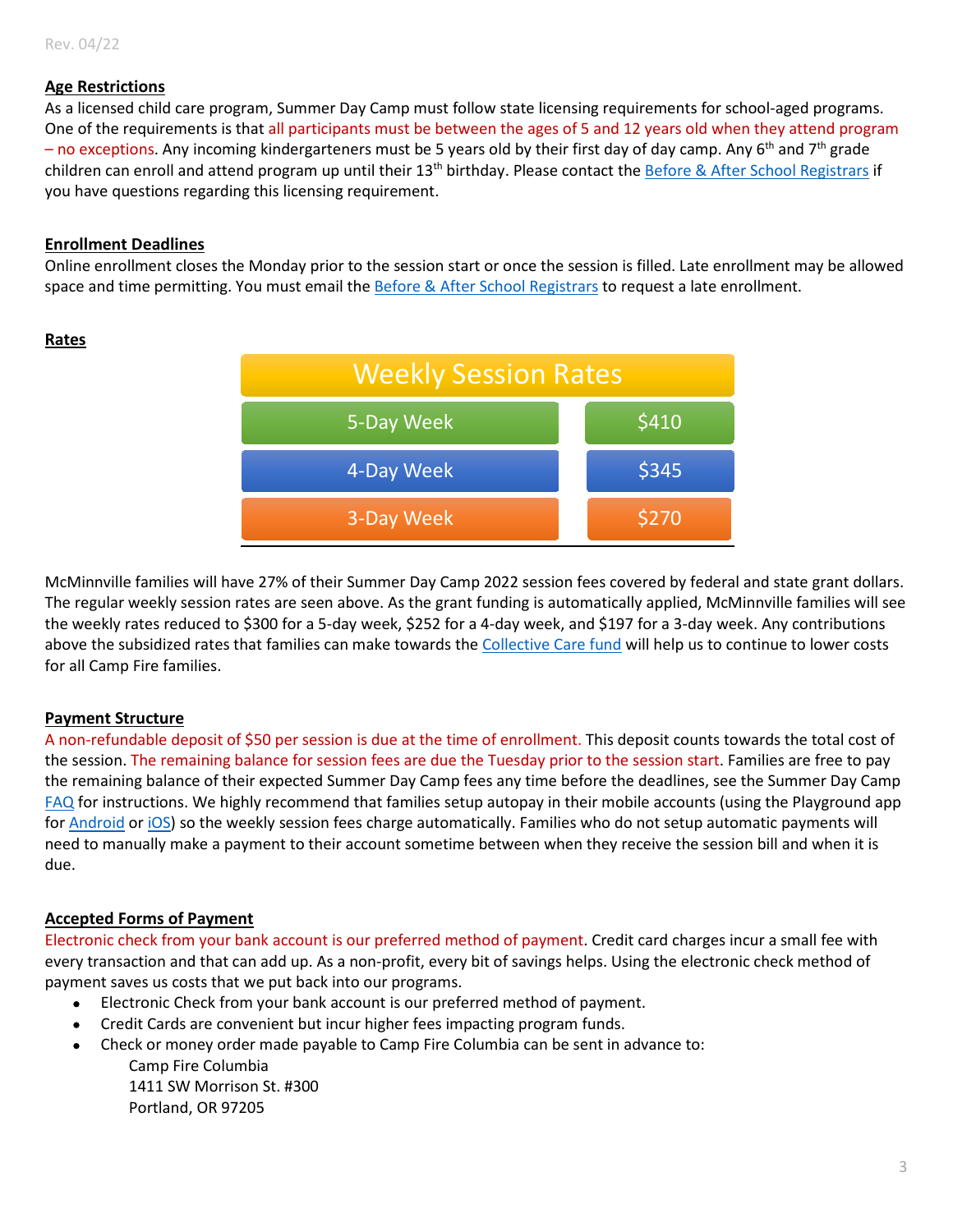#### **Drop-Ins**

Drop-in availability can be extremely limited and must be scheduled and paid for in advance. If your child is not yet registered for Summer Day Camp 2022, you will need to email the [Before & After School Registrars](#page-11-0) to request access to the Summer Day Camp Drop-In registration for the Summer Day Camp location of your choice. Submitted registrations will take 1-2 weeks to finalize prior to any drop-in request being approved.

Portland and West Linn

- Adding a fourth and/or fifth day to your child's 3- or 4-day week: \$80 per day
- Adding a day to a week that your child is not enrolled for: \$85 per day

#### McMinnville

The [27% grant coverage](#page-2-0) for McMinnville families applies towards any drop-in fees as well.

- Adding a fourth and/or fifth day to your child's 3- or 4-day week: \$59 per day
- Adding a day to a week that your child is not enrolled for: \$62 per day

#### **Session Transfers**

Transfer requests, to different days in a session or to a new session, must be sent in writing to the Before & After School [Registrars.](#page-11-0) The following schedule will be applied to all transfer requests based on the day of the request, not the day it is processed:

| More than 14 days before Monday of the session week | \$10 fee per transfer, per child |  |
|-----------------------------------------------------|----------------------------------|--|
| 8-14 days before Monday of the session week         | \$15 fee per transfer, per child |  |
| 7 days or less before Monday of the session week    | No Transfers*                    |  |

\*If you enrolled your child for a 3- or 4-day week and are looking to add a day but are within the "7 days or less" window, you can still request [a drop-in](#page-2-1) for that additional day.

#### **Cancellation Policy**

All cancellation requests must be sent in writing to the [Before & After School Registrars.](#page-11-0) Requests can only be approved if they are sent more than 14 days before the Monday of the session. Approved cancellations will receive a refund of all payments made towards the session minus the \$50 non-refundable deposit.

If your child leaves day camp early or arrives late due to accident, injury, illness, homesickness, safety concerns, to attend other activities, or by family choice, there will be no refunds or pro-rated fees.

In the event of a medical condition (unrelated to COVID-19 exclusions) that causes cancellation, a full refund will be given if we cannot move your child into another session of day camp. Written notification from your family and your child's physician are required.

#### **Late Pick-Ups**

Children must be picked-up by the end of program time, 5:00pm in McMinnville and 6:00pm in Portland and West Linn. If a child is not picked-up by their program's closing time, Camp Fire site staff will call the primary family contacts then the emergency contacts. If no one can be reached within thirty minutes, Camp Fire reserves the right to contact school district personnel to obtain other contact information. If all attempts to contact the family and their emergency contacts fail, Camp Fire will call Child Protective Services to take the child until the family can be located.

When a family is late to pick-up their child, a \$10.00 fee will be assessed for the first 15 minutes. After 15 minutes, an additional \$1.00 per minute will be assessed. A consistent pattern of late pick-ups or failure to pay late pick-up fees may result in the family's withdrawal from program.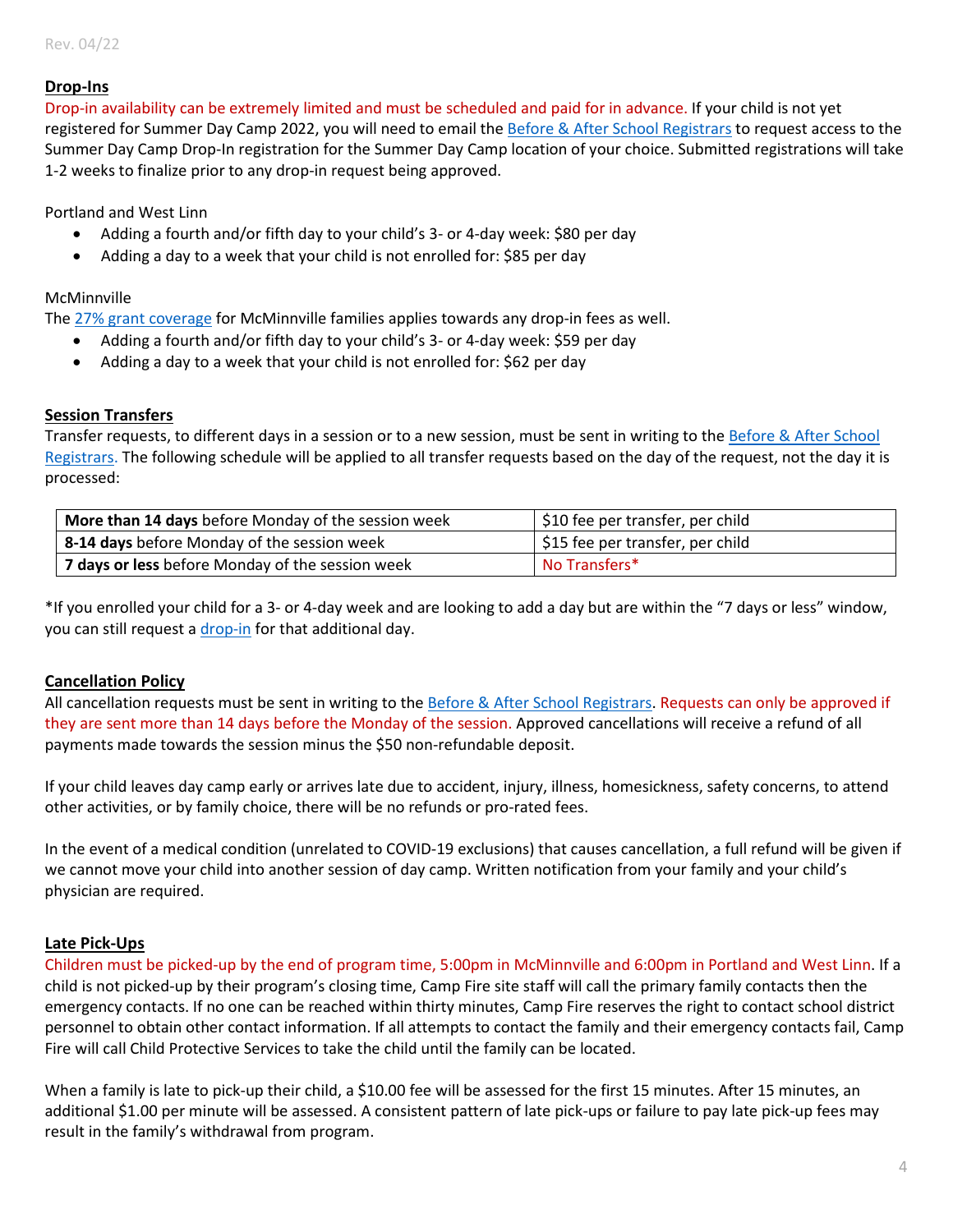#### **Late Payments**

A \$20.00 late fee will be applied 2 days after th[e session payment deadline.](#page-2-2) Children will not be allowed to attend their scheduled sessions if full payment has not been made by the Thursday prior to the start of their scheduled session**.** Contact ou[r Before & After School Registrars](#page-11-0) as soon as possible if you will not be able to make a scheduled payment, we will do our best to work with families and their financial constraints. Families receiving [Collective Care](#page-4-0) or [ERDC](#page-4-1) subsidies will not be subject to late fees, but will be communicated with about late payments.

#### **Low Attendance Cancellation**

If a session does not meet its minimum number of enrollments, we will be forced to cancel it. We will provide enrolled families with as much advanced warning as possible. Appropriate refunds will be offered if Camp Fire chooses to cancel program due to low enrollment. The minimum enrollment number for Summer Day Camp is 10 children per session.

### **Discounts & Financial Assistance**

#### <span id="page-4-1"></span>**Employment Related Day Care Support (ERDC)**

ERDC is a DHS subsidy program that helps eligible low-income families pay for child care while they are working. ERDC will not cover the session fees entirely but they do allow families to receive alternative funding for the remaining fees. Families who are approved for ERDC can contact th[e Before & After School Registrars](#page-11-0) once they know their copay and approved hours to determine what their actual ERDC coverage will be per session.

ERDC also works with providers and other child care partners across the state to help families find and keep good child care, improve the availability of quality child care in Oregon, and to develop resources for families and child care providers. To learn more about ERDC, please visit [https://www.oregon.gov/dhs/assistance/child-care/Pages/Index.aspx.](https://www.oregon.gov/dhs/assistance/child-care/Pages/Index.aspx)

#### **Outside Funding Options**

Camp Fire has been approved provider through the Community Childcare Initiative, Angels in the Outfield, the Jim Sells Childcare Subsidy, and ChildCare Aware. Families who have been approved for other forms of funding can contact the [Before & After School Registrars](#page-11-0) to determine if Camp Fire can be added to their approved provider list.

- The Community Childcare Initiative (CCI) supports Multnomah county residents who have already been approved for ERDC. You can learn more about CCI at [https://ccrr-mc.org/cci/.](https://ccrr-mc.org/cci/)
- Angels in the Outfield supports children who have been affected by crime or abuse. You can learn more about Angels in the Outfield a[t https://www.theangelsintheoutfield.org/.](https://www.theangelsintheoutfield.org/)
- The Jim Sells Childcare Subsidy (JSCS) supports current PSU students. You can learn more about the JSCS at [https://www.pdx.edu/students-with-children/jim-sells-childcare-subsidy.](https://www.pdx.edu/students-with-children/jim-sells-childcare-subsidy)
- ChildCare Aware (CCA) supports Military and DoD families. You can learn more about CCA at [https://www.childcareaware.org/state/oregon/.](https://www.childcareaware.org/state/oregon/)

#### <span id="page-4-0"></span>**Collective Care**

Currently, access to high quality child care is dependent on a family's ability to pay. Camp Fire Columbia believes that high quality child care is a human right. Our Collective Care model invests agency funds to support our families while asking families to support each other. Collective Care is everyone contributing as much as they are able, so everyone can benefit.

Families will be asked to complete the Collective Care application after registration. If your family has more and can give more, those funds will go directly to another Camp Fire family who needs support and will be recorded as a tax-deductible gift. If you have less, we want you to tell us what you can afford. We will award aid throughout the school year and summer as we are able based on the availability of funds.

Our model is built on trust and a belief that when we have the chance, we will all show up for each other. We will never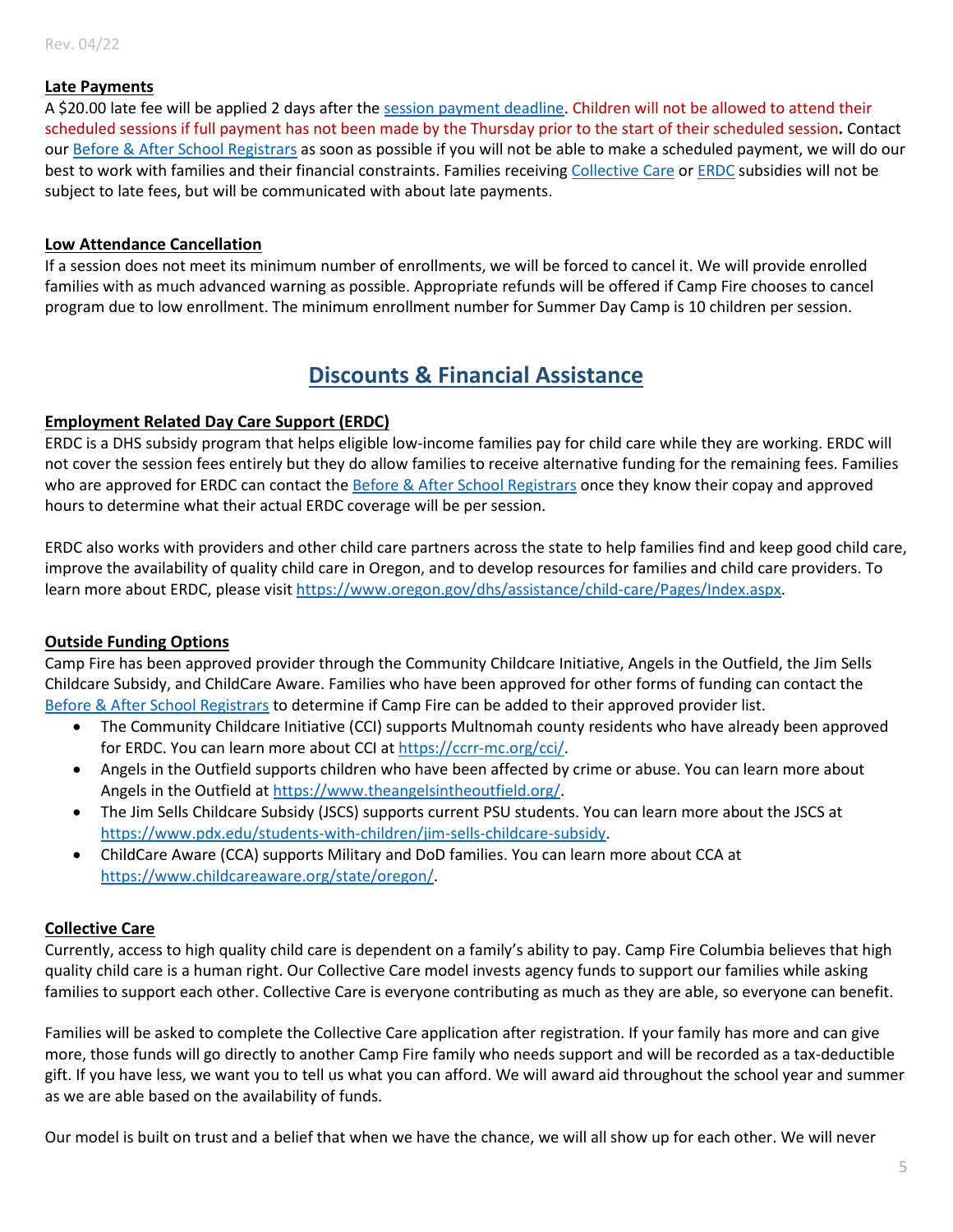#### *(Collective Care continued)*

require you to prove your income and funds are limited so please reflect on your ability to contribute towards high quality care and answer as honestly as you can. The application process is completely confidential and funds are awarded on a sliding scale to reduce your monthly tuition. Families do not have to be enrolled in a program prior to submitting a Collective Care application but it is recommended that they do so because there is no guarantee of program availability without enrollment. Collective Care donations and awards expire at the end of each summer so families who hope to continue to use or give through the Collective Care model must complete the form again for consideration towards future programming.

### **Health and Safety**

#### **Vaccination Policy**

Per the Oregon Office of Child Care rules, all children joining Summer Day Camp must have all their vaccines up-to-date or have an exemption form from their doctor. We do not require documented proof of a child's vaccination status at enrollment, however, every family must agree to provide that documentation if Camp Fire requests it at any point during the summer. If we suspect an outbreak of any highly infectious disease, including, but not limited to COVID-19**,** we are required to send all children without vaccinations home for the remainder of the week for their safety. Follow-up information will be provided about when they may return. If your child does need to be sent home due to an outbreak, there will be no refunds or pro-rated fees.

#### **Accidents & Emergencies**

In the event of an accident, first aid will be administered and an incident report will be completed by Camp Fire staff. The primary family contacts will be notified as soon as possible after managing the child's immediate needs. In case of an emergency, the program will call 911 and contact the primary family contacts then emergency contacts provided with the child's registration. Summer Day Camp will practice regular emergency drills including fire, earthquake, and lock down drills throughout the summer. Camp Fire's emergency response procedures are aligned with the procedures outlined by the MSD, PPS, and WLWV school districts. Summer Day Camp staff are trained in first aid, CPR, and emergency responsiveness. Procedures are posted on site.

#### **Allergies and Medical Conditions**

All allergies and medical conditions that could impact your child during Summer Day Camp need to be included in the allergy and/or medical conditions sections of their registration form. Please also notify the [Summer Day Camp staff](#page-11-0) or [Before & After School Assistant Director](#page-11-0) verbally or via email.

Before the dispersal of medication at Summer Day Camp the family must complete and sign a medication dispense form – this form will be available to fill out on site. Medication, prescription or over-the-counter, must:

- Be handed to a Summer Day Camp staff member during check-in.
- Be in its original container.
- Include the child's name.
- Indicate proper dosages.
- Include specific written instructions for use that align with directions printed on the label.
- Be listed and described in the medical conditions section of your child's registration form.

Summer Day Camp staff will strive to keep any listed allergens out of the program environment during the full session. If your child has an allergy that cannot be avoided by the entire day camp, the staff will be alert to any possible exposure for your child. Any child with allergies that could lead to severe allergic reactions, must bring an appropriate treatment kit to Summer Day Camp and have a completed medication form.

Any child with asthma must have medication available to them at Summer Day Camp. Even if they have not needed the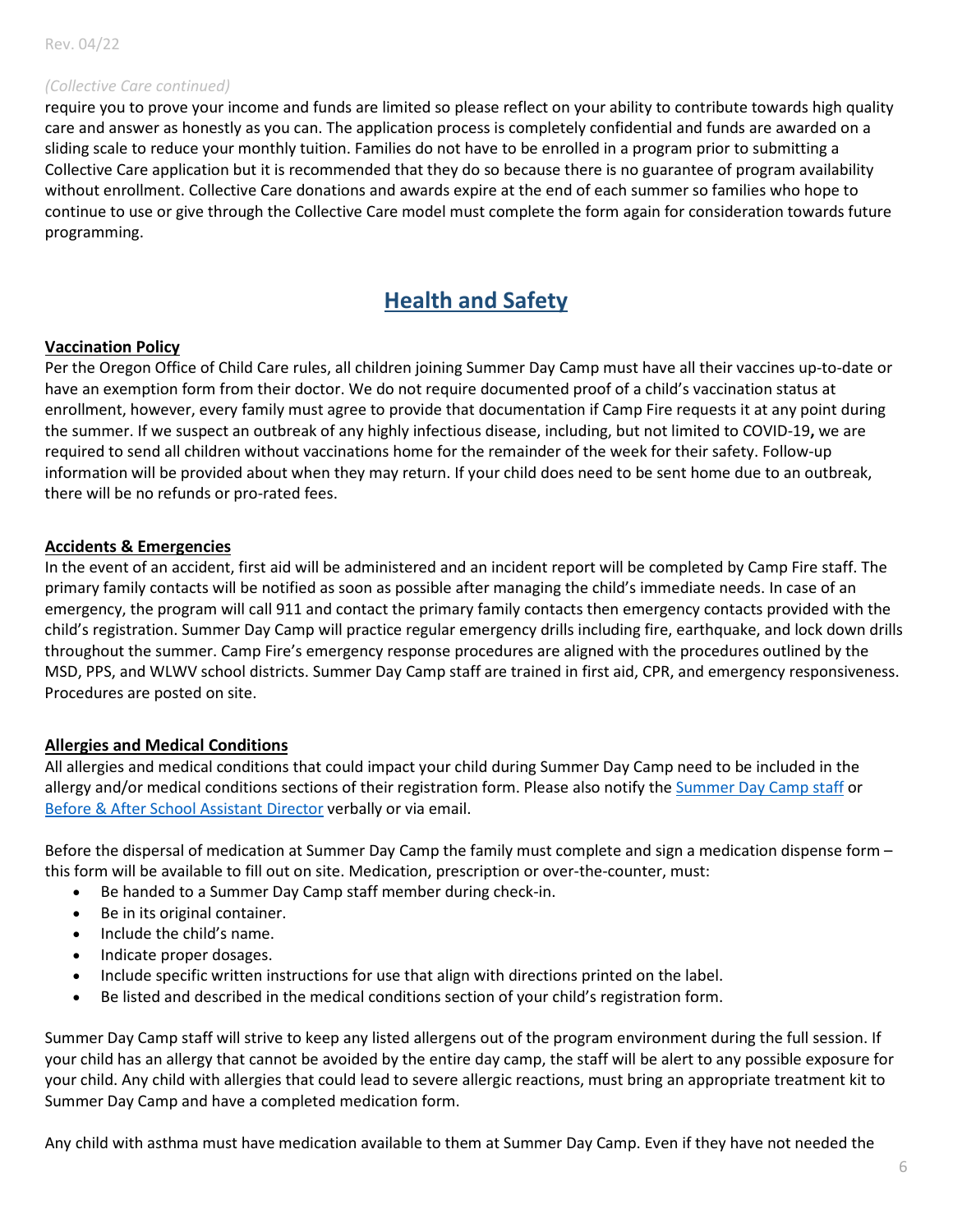#### *(Allergies and Medical Conditions continued)*

medication before, day camp activities and locations, heat, and dust can aggravate symptoms.

#### **Lice Policy & Procedures**

Children with live head lice cannot attend Summer Day Camp. The Summer Day Camp staff asks that you perform regular head lice checks on your children prior to the first day of each weekly session. Any findings of live head lice will be addressed with the utmost discretion and care for confidentiality. In the case that a you or a staff member finds live head lice on a child, the child may not attend program or the primary family contacts/authorized pick-up person will need to pick the child up from day camp as soon as possible. Your child will be allowed to attend program again after treatment and reexamination. Children with nits but no live head lice are allowed to attend program and primary family contacts will need to monitor them for re-infestation.

#### **COVID-19 Building Closure or Exclusion**

There will be no refunds, credits, proration, or any other form of reimbursement for absences or withdrawals due to COVID-19 symptoms, presumptive COVID-19 cases, positive COVID-19 test results, or any other reasons associated with COVID-19.

#### **Non-COVID-19 Related Emergency Building Closure or Inclement Weather**

There will be no refunds for program cancellation due to emergency building closures or inclement weather. In these circumstances, Camp Fire's programs follow local school district closures because we cannot operate if the school district closes buildings. Camp Fire does not prorate or refund any tuition fees when there are school district mandated closures. Please have a back-up plan for your child in case of emergencies and communicate it with the Summer Day Camp staff. Camp Fire's inclement weather guidelines can be reviewed [here.](https://campfirecolumbia.org/inclement-weather/)

### **Family Responsibilities and Expectations**

#### **Drop-Off and Pick-Up**

We have implemented a no-contact process for children to be checked-in and out of program. To help keep all Camp Fire families and staff safe, families are required to drop-off and pick-up their children from a Summer Day Camp staff member outside of the licensed program area. If you do not see a staff member outside when you arrive, text or call the [site phone](#page-11-0) to let them know that you have arrived. It is advised to text the site phone ahead of time so that Day Camp staff can prepare for your arrival.

Family members will only be allowed to enter the program area if there is immediate concern for the health and safety of their child. If a family member has a concern about the health and safety of the program and would like to enter, they must do so by first contacting the [Before & After School Department Director](#page-11-0) and then scheduling a time to visit. Any family member who enters must follow all of the requirements set-in-place for adults in the facility.

#### **Absence Policy**

If your child is checked-out mid-day, they may return again later that same day if arrangements are made with the Summer Day Camp [Site Supervisor](#page-11-0) in advance. To account for your child's safety, it is important to inform the Day Camp staff when your child will not be attending program on one of their scheduled days.

#### **COVID-19 Absences**

Please keep your child home if they are sick, are exhibiting any COVID-19 symptoms, or have had a positive COVID-19 test result in the last 10 days. Please contact the [Summer Day Camp staff](#page-11-0) directly to inform them of your child's COVID-19 related absence so they can ensure that the proper safety measures are taken.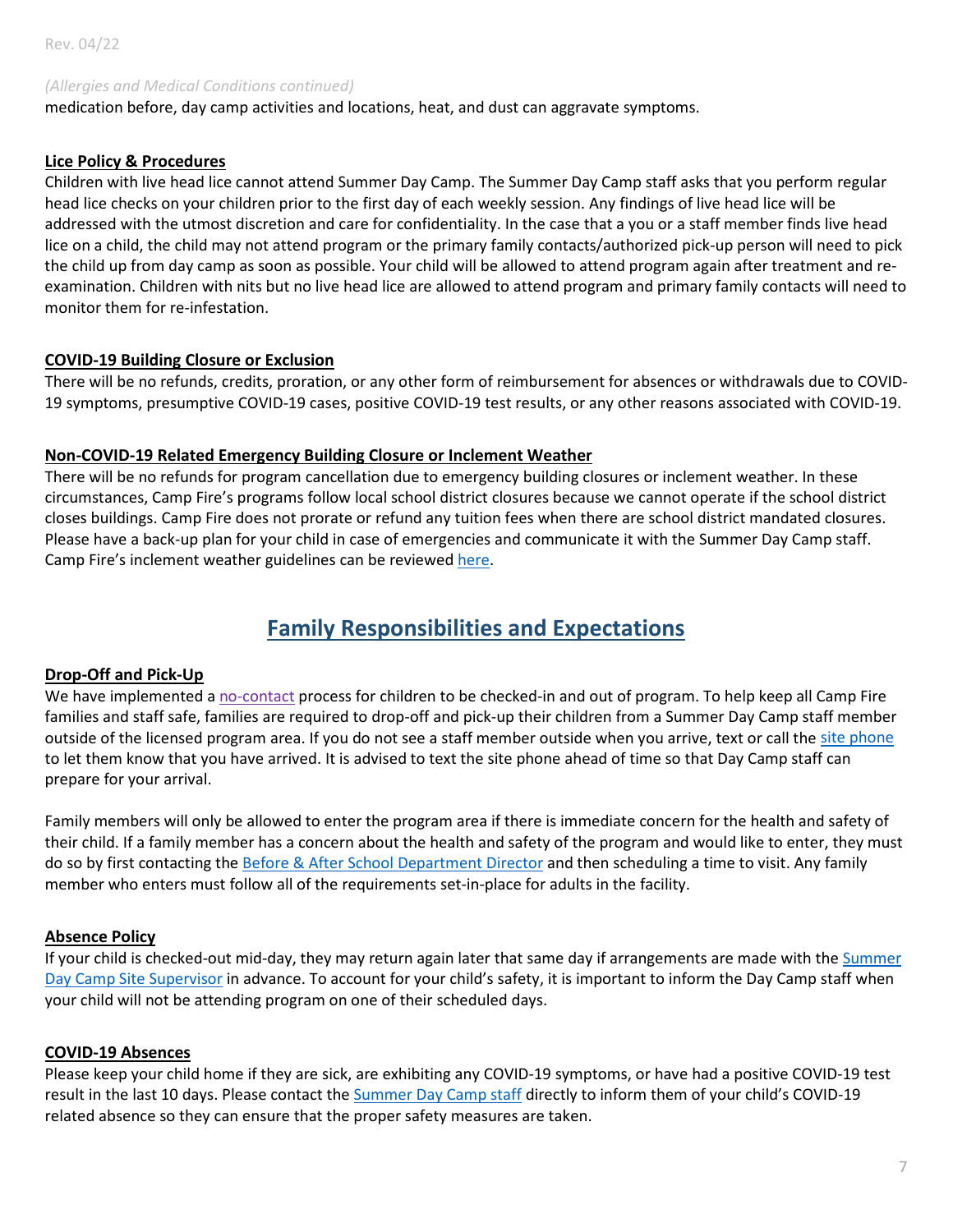#### *(COVID-19 Absences continued)*

Camp Fire does not refund for a program cancellation or change due to COVID-19 exclusions.

#### **Authorized Child Release**

Children will only be released to the primary family contacts on their registration forms. Additional authorized pick-ups can be added in advance to their registration forms at site. A Summer Day Camp staff member will ask to see a valid picture ID to identify all authorized pick-up persons. If the Summer Day Camp staff member does not recognize a primary family contact, they may ask to see their photo ID. This is for the protection and safety of your child.

#### **Personal Belongings & Attire**

Children will participate in active, outdoor play and should dress accordingly. We require that all children have sturdy appropriate shoes or sandals with back straps. All items (clothing, day camp supplies, etc.) should be marked with your child's first and last name. Camp Fire is not responsible for lost or damaged personal items. Toys, games, cell phones, music players, or electronic devices are not allowed unless otherwise approved by the Summer Day Camp Site Supervisor.

#### **Lost & Found**

Please label all items that could be left behind with your child's first and last name. Labeled items can easily be returned to families throughout the summer. If you have missing items, please alert a [Summer Day Camp staff member](#page-11-0) to assist you. Unclaimed items will be stored at Day Camp until the last day of the final session, after which time they will be donated.

#### **We Also Ask That Families**

- Please keep your child home if they are sick, are exhibiting any COVID-19 symptoms, or have had a positive COVID-19 test result in the last 10 days.
- Limit the number of people who drop-off and pick-up your child. This will help limit any potential exposure and contact tracing if needed.
- Follow rules regarding payment and financial assistance.
- Notify Camp Fire regarding any change to your account or child's records, including email, authorized people, allergies, etc.
- Read all materials sent via email, or mail, or posted at the Day Camp site.
- Listen to and share concerns with Camp Fire staff.

### **Core Elements and Programming**

#### **Summer Day Camp Shirts**

During their first week of day camp, each child will receive one Summer Day Camp 2022 shirt for the summer.

#### **Sample Schedule**

| <b>Portland &amp; West</b><br>Linn/McMinnville | <b>Activity</b>                                                                                                                                                                                                                                                                                                                                                    |  |
|------------------------------------------------|--------------------------------------------------------------------------------------------------------------------------------------------------------------------------------------------------------------------------------------------------------------------------------------------------------------------------------------------------------------------|--|
| 7:00am/8:00am                                  | Check-in. Quiet activities and small group outdoor play.                                                                                                                                                                                                                                                                                                           |  |
| 8:15am/9:15am                                  | <b>Community Meeting, snack, and recess</b>                                                                                                                                                                                                                                                                                                                        |  |
| 9:45am/10:15am                                 | Discovery Hour: An opportunity for staff-led, intentional programming providing youth with a<br>choice from a variety of offerings. Discovery hour will incorporate activities aligned with weekly<br>themes and could include water play, a field trip (virtual or otherwise), cooking projects,<br>community-based learning projects, and wheels day activities. |  |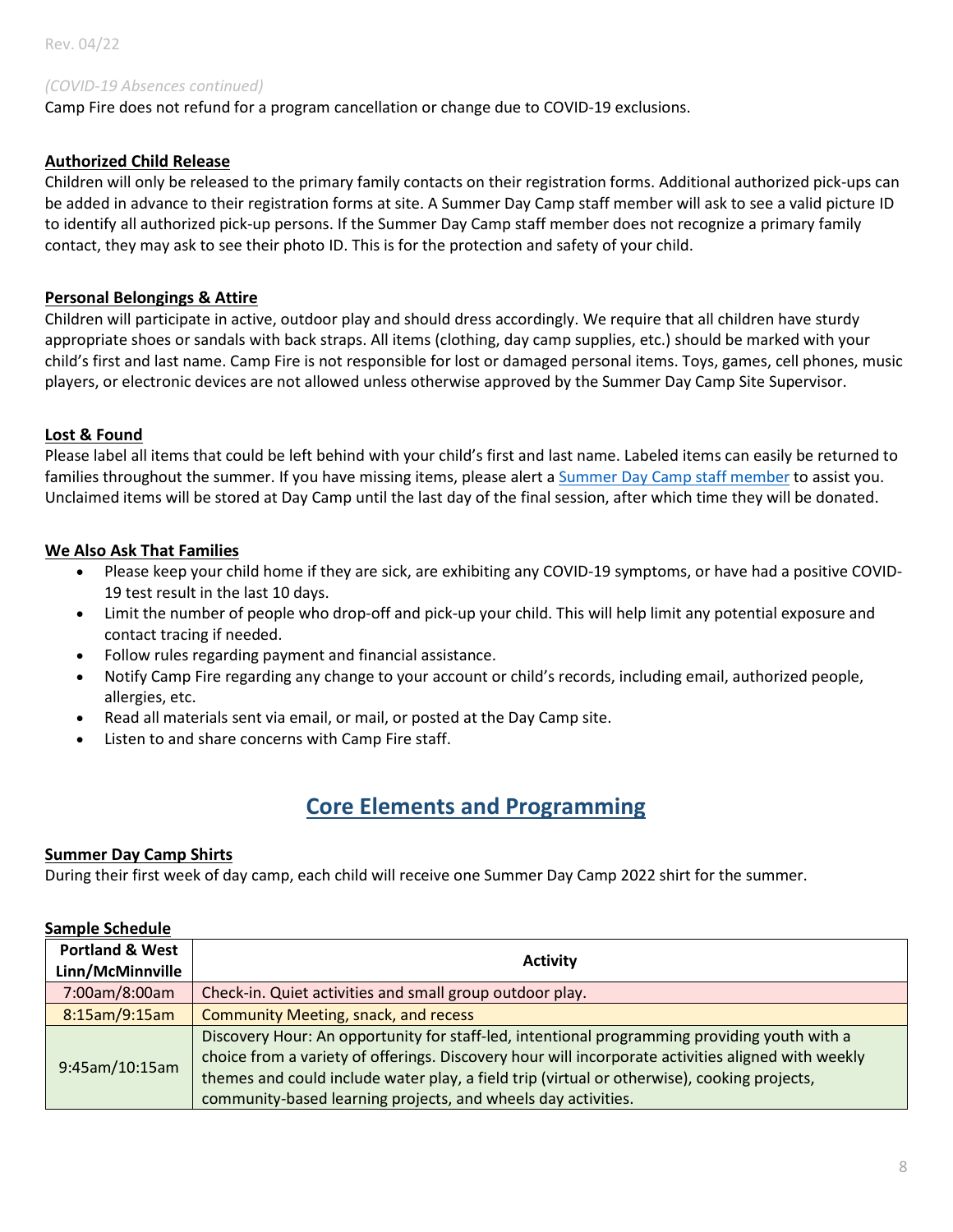#### *(Sample Schedule continued)*

| 10:45am/11:15am                 | Movers and Makers: Youth-led and staff supported. Youth will choose from stations, set-up both<br>inside and outside, which encourage learning and growth in a particular skill area or interest. |  |  |
|---------------------------------|---------------------------------------------------------------------------------------------------------------------------------------------------------------------------------------------------|--|--|
|                                 | Makers and Movers could also be a continuation of activities happening during Discovery Hour.                                                                                                     |  |  |
| 11:30am/12:00pm                 | Community meeting, lunch, and recess.                                                                                                                                                             |  |  |
| 12:30pm/1:00pm                  | Recharge Hour: A time for everyone to decide what they need to refuel for the rest of the day.                                                                                                    |  |  |
|                                 | Spaces for silent activities, quiet play and active movement will be available during this time.                                                                                                  |  |  |
| 1:30 <sub>pm</sub>              | Camper's Choice: Learning through self-led play encourages social-emotional growth while giving                                                                                                   |  |  |
|                                 | youth an opportunity to engage in activities at their own pace.                                                                                                                                   |  |  |
| 2:30 <sub>pm</sub>              | Community meeting, snack, and recess.                                                                                                                                                             |  |  |
| $3:30 \text{pm}/3:15 \text{pm}$ | <b>Discovery Hour</b>                                                                                                                                                                             |  |  |
| 4:30pm/4:15pm                   | <b>Movers and Makers</b>                                                                                                                                                                          |  |  |
| 5:30pm/4:45pm                   | Small group outdoor play and quiet activities. Check-out.                                                                                                                                         |  |  |

#### **Program Components**

Planned activities by Summer Day Camp site staff include, but are not limited to, arts and crafts, group games, active recreation, cooking, reading, science projects, team building, academic connections, world cultures, service-learning, life skills, outdoor activities, creative expression, leadership development, and more!

- Themed Activities: From Outdoor Oasis to Around the World in 5 Days, each week of Day Camp will follow an interactive theme. Please check out our Day Camp Calendar & Themes [\(McMinnville,](https://campfirecolumbia.org/wp-content/uploads/2022/04/MDC22-Calendar-Themes.pdf) [Portland,](https://campfirecolumbia.org/wp-content/uploads/2022/04/PDC22-Calendar-Themes.pdf) [West Linn\)](https://campfirecolumbia.org/wp-content/uploads/2022/04/WLDC22-Calendar-Themes.pdf) for session schedules at your location.
- Quiet Activities: The first hour and last thirty minutes of program will offer quiet activities and small group outdoor play. Children will be given recess time and have the option to play table games, create simple arts and crafts, have some quiet reading time, etc. Children will be free to float between activities with permission from a Day Camp staff member.
- Team Building: Children will have many opportunities to work together to further develop social skills and get to know the other children. Team building activities are intentionally included in programming.
- Community-based Learning Projects: During the summer, children will participate in at least one community-based learning project. To complete these projects, the children will explore community needs, develop a service project to help meet a need, reflect on the process, and celebrate their accomplishments. We encourage families to participate; connect with the [Day Camp site staff](#page-11-0) for more information.
- Life Skills: Camp Fire children may take part in discussion and activities about the following topics: self-image and self-improvement, equity and inclusion, diversity, leadership, decision making, communication skills, coping with anxiety and anger, growth mindset, and social skills such as confidence, inclusion, and conflict resolution.
- Snacks: Children will be served two nutritional snacks each day. Camp Fire uses USDA guidelines to determine nutritional content for snacks. Weekly snack menus are posted at site for your information. If your child has specific food allergies (i.e., nuts, gluten, dairy), please make sure that this information is listed on their registration form and that the [Day Camp Site](#page-11-0) Supervisor or [Before & After School Assistant Director a](#page-11-0)re notified verbally or via email about your child's needs. We can accommodate many allergies and dietary restrictions, but if your child has extreme restrictions you may need to make special arrangements. Please do not send sodas, candy, or gum with your child.
- Lunch: Camp Fire does not provide lunch. Please send your child with a packed lunch that does not need to be refrigerated or heated. Please do not send sodas, candy, or gum in your child's lunch unless prearranged with the [Day Camp Site Supervisor.](#page-11-0)

#### **Licensing**

Camp Fire Columbia's Before & After School sites are state-certified child care centers which are licensed through the Oregon Office of Child Care. The most current certification and inspection reports issued from the Oregon Office of Child Care are available for review at site. Families in our Portland and West Linn locations may contact our current licensing specialist, Amber Bayker at 503-731-4238 or [amber.bayker@state.or.us.](mailto:amber.bayker@state.or.us) For McMinnville locations, families may contact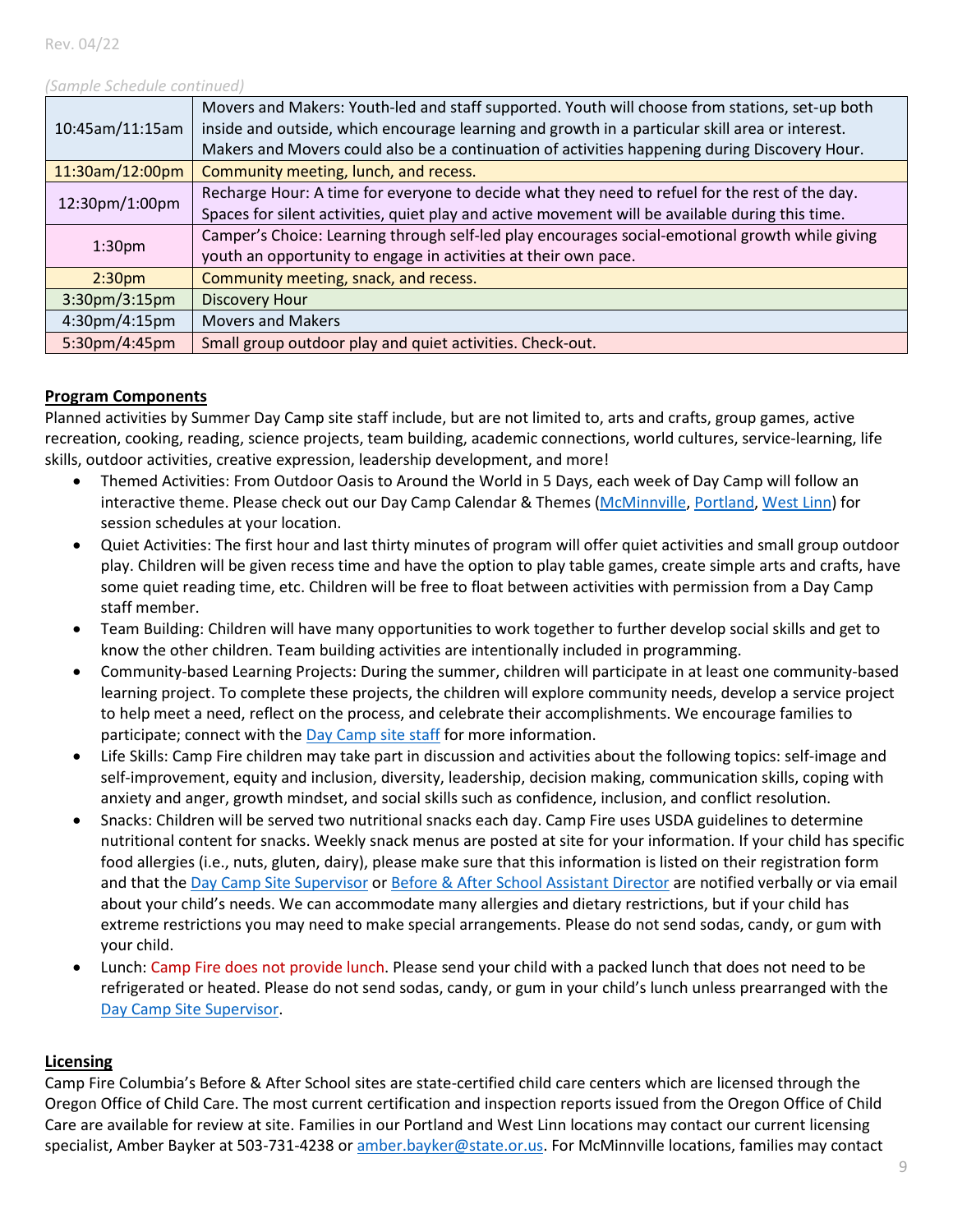#### *(Licensing continued)*

our current licensing specialist, Melanie Martin at 971-718-4323 or [Melanie.Martin@ode.state.or.us.](mailto:Melanie.Martin@ode.state.or.us)

### **Bevahior Expectations & Management**

#### **Behavior Expectations**

At Camp Fire Columbia, we expect behavior that is respectful, responsible, and safe. Our goals are to provide an environment where all of our children and staff can build lasting relationships, express themselves freely, and explore various local resources to learn and grow.

#### **Discipline Policy**

Our Summer Day Camp staff take a developmental approach when supporting youth through challenging situations. We view conflict as an opportunity to help young people learn more effective strategies for conflict resolution, communication, and management of emotions.

When there is an incident, we make every attempt to work with the child and family to support improved positive behavior. When multiple children are involved in an incident, we take the necessary precautions to preserve confidentiality, which means that each family will not get all of the details regarding another child that was involved in the incident.

We make every effort to use all the resources available to support student success. Our staff are trained extensively in Positive Behavior and Intervention Systems, Love & Logic, and Growth Mindset. We work with teachers, principals, and school counselors as much as possible to align our practices with those of the school therefore giving the children consistency. We also partner with the Inclusive Child Care Program for additional support as necessary.

#### **Discipline Procedures**

1<sup>st</sup> Major Occurrence: Summer Day Camp staff will communicate with the child and connect with the family to address the challenges arising at program. Program and environment modifications may be necessary to support everyone in program. Summer Day Camp staff will work with the child and family to develop such plans.

2<sup>nd</sup> Major Occurrence: Summer Day Camp staff will communicate with the child and connect with the family to address the challenges arising at program. Important considerations will be taken into account such as, but not limited to, most recent 1<sup>st</sup> occurrence, situational context, and environmental factors. Summer Day Camp staff will connect with Inclusive Partners for free state resources to help create a safer more inclusive environment. A documented support plan will be created.

3<sup>rd</sup> Major Occurrence: Program participation may be paused while Camp Fire and the family address concerns and safety. Again, important considerations will be taken into account such as, but not limited to, any previous occurrences, situational context, and environmental factors.

If a child engages in a violent act causing possible harm to another child or staff person, mediation will occur immediately and communication with the primary family contacts will directly follow. Together, Camp Fire staff, the child, and their family members will develop a plan to support staff and the child with the goal of everyone remaining in program. If physical harm continues, Camp Fire will intervene to protect all staff and children which could result in a pause in programming and/or attendance.

Our Summer Day Camp Staff will interrupt and address racism, microaggressions, and forms of harassment in the moment. Summer Day Camp staff members are here to address all situations of hate. Racism, microaggressions and harassment will be handled with the intention of teaching children of the impacts associated with such behaviors. Disciplinary actions up to, and potentially including, dismissal from the session may be considered as determined by the Day Camp Site Supervisor and Before & After School Leadership Team.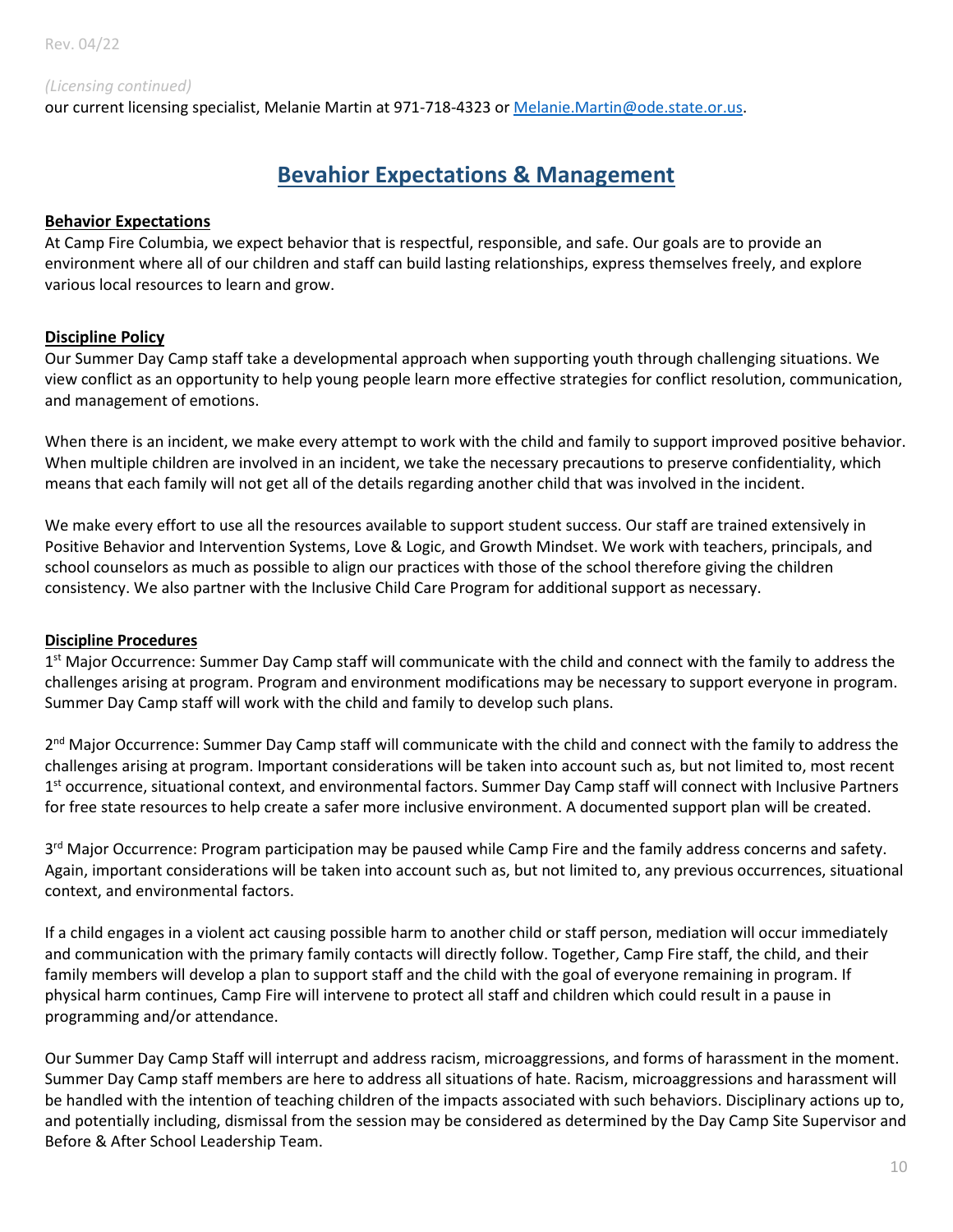#### **Grievance Procedure**

Camp Fire recognizes that disputes may arise. If you have a concern or complaint, please follow these steps:

- 1. Verbal discussion with Site Supervisor.
- 2. Verbal discussion with Multi-Site Coordinator
- 3. Verbal discussion with Before & After School Assistant Director
- 4. Verbal discussion with Before & After School Program Director
- 5. Verbal discussion with CEO of Camp Fire Columbia.